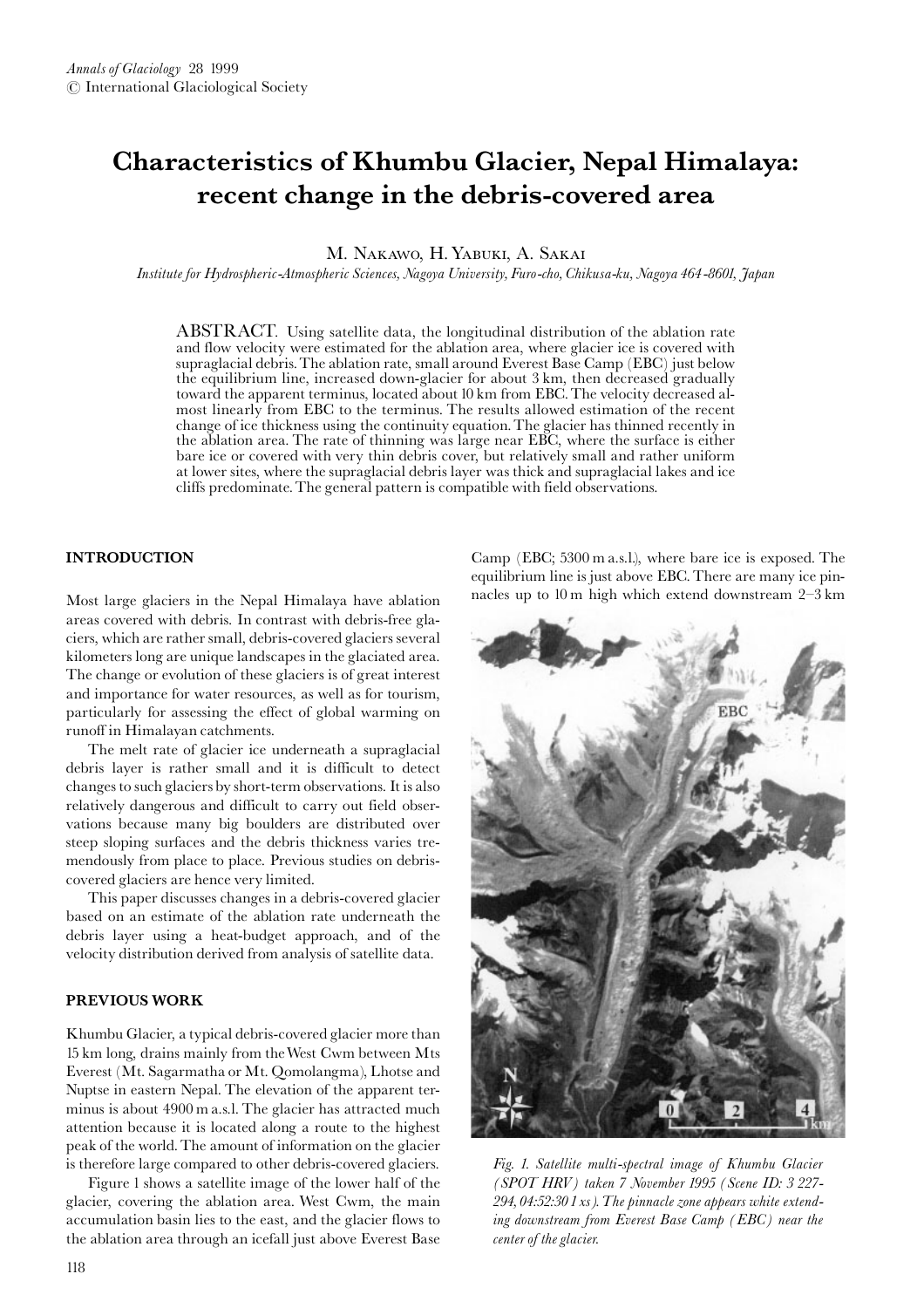below EBC. In the middle of the pinnacle zone, there is a transverse debris layer formed by a big landslide event, according to local people. Along the center-line of the glacier, supraglacial debris appears at the end of the pinnacle zone, increasing its thickness downstream (Nakawo and others, 1986). The debris consists of schistic rocks around the pinnacle zone and for a few kilometers downstream, but becomes granitic further downstream (Fushimi and others, 1980). The topographical characteristics of the glacier surface have been reported by Iwata and others (1980) and Watanabe and others (1986). Ice thickness was estimated by Kodama and Mae (1976) from surface velocity, and by Higuchi and others (1978) with an empirical equation. A direct measurement was made by Moribayashi  $(1978)$  using gravimetry.

Based on structural observations (Fushimi, 1977), the active terminus was considered to be about 3 km upstream from the apparent one, with a dead ice body in between. The velocity of the glacier has been measured by triangulation (Müller, 1968; Kodama and Mae, 1976) at several upstream sites. Recently, Seko and others (1998) obtained the velocity around EBC and the pinnacle zone by analyzing satellite images, and found, in comparison with previous results, that the velocity was decreasing.

The ablation rate observed by Müller (1968) was 0.02- $0.03$  m d<sup>-1</sup> at sites with bare ice surface and/or with very thin debris cover. Inoue and Yoshida (1980) reported an average ablation rate of about 0.02 m  $d^{-1}$ , a similar value to Müller's, obtained at similar sites. They measured the ablation rate under a 1.2 m thick debris cover as well, and found it to be about  $0.0015 \text{ m d}^{-1}$ , smaller by one order of magnitude. Although they noted much higher ablation at ice cliffs with thick debris, which generally surround supraglacial lakes in the area, they estimated an average ablation rate of 0.002- $0.004$  m d<sup>-1</sup> where thick debris cover was present.

#### ANALYSIS OF SATELLITE DATA

## Ablation

The heat balance equation at the debris surface is given by

$$
C = F + H + E \tag{1}
$$

where  $C, F, H$  and  $E$  are conductive heat flux into the debris, radiation flux, sensible heat flux and latent heat flux, respectively. The values of  $F$ ,  $H$  and  $E$  can be estimated with conventional equations using global radiation, air temperature, humidity, wind speed and cloud amount data, if surface temperature  $T_s$  is known (Nakawo and Young, 1981; 1982). Assuming a linear temperature gradient in the debris layer and  $0^{\circ}$ C at the debris-ice interface, C is given by

$$
C = \frac{T_s}{R} \tag{2}
$$

where  $T_s$  is in  ${}^{\circ}$ C and R is the thermal resistance of the debris layer, defined as debris thickness divided by the thermal conductivity. The value for  $R$  can be estimated by combining Equations (1) and (2). Once  $R$  is known, the conductive heat flux  $C$ , for ice ablation for different periods, can be calculated by the same equations with meteorological data alone; without knowing  $T_s$ , since  $R$  can be regarded as constant at a site for a rather long time. This method for estimating ablation rate under a debris layer, proposed by Nakawo and others (1993), was tested successfully for Lirung Glacier, Nepal Himalaya, by Rana and others (1997), who estimated



Fig. 2. Surface temperature averaged for every 0.5 km interval (TM Band 6 of Landsat, 12 April 1988). Dotted line indicates interpolation for area shaded by cloud cover. Arrow shows apparent terminus of the glacier.

the surface temperature using satellite thermal-band data (e.g. Hall and others, 1987).

Figure 2 shows the longitudinal distribution of the surface temperature of the debris layer along the center-line of Khumbu Glacier derived from satellite thermal imagery (Landsat TM band 6, 12 April 1988). Unfortunately, the midstream of the glacier was covered with a small patch of cloud which caused the low temperatures found 3.5-6 km from EBC. The linear interpolation is shown with a dotted line (Fig. 2) and the result used in the following calculation.

The surface temperature was close to  $0^{\circ}$ C near EBC, where bare ice was exposed or there was a very thin debris layer, increasing gradually toward the terminus with a small peak at the 2.5-3 km range. This peak corresponded with a transverse debris band separating the pinnacle zone into two (Fig. 1). The spatial pattern of surface temperature reflects the distribution of thermal resistance of the debris layer, which is roughly proportional to the debris thickness. The thickness increases with the distance from EBC (Nakawo and others, 1986). There is an area with relatively lower temperature 8-9.5 km from EBC, where paradoxically the debris thickness was considered to be very large. It was observed in the field that the debris of the terminal area was partly covered with vegetation and rather fine soil particles. During in situ observations, it seemed to be wetter than the other sites of the debris. The lower temperature could be caused by reduced latent heat associated with evapotranspiration from the surface, which would be much more intense than where the debris surface appeared to be dry.

The thermal resistance along the center-line of the ablation area was estimated by Equations (1) and (2), for which unpublished meteorological data, measured by the Glaciological Expedition in Nepal (GEN) from 1973 to 1976 (Higuchi, 1993), was used. It was assumed in the estimation that meteorological conditions at the time of satellite data retrieval were the same as those averaged for the same time in the same season in different years, since no data were available for that particular time. Based on the distribution of thermal resistance  $R$ , ablation under the debris layer was calculated for one year. Meteorological data were taken from limited data given by the Nepal Department of Hydrology and Meteorology (DHM, 1993), Inoue (1976) and unpublished data by GEN, since no consistent continuous data covering one full year are available. In the calculation, latent-heat flux was neglected since the debris surface is mostly dry. Different albedo values were used: 0.5 for bare ice; 0.1 for schistic debris; 0.2 for granitic debris.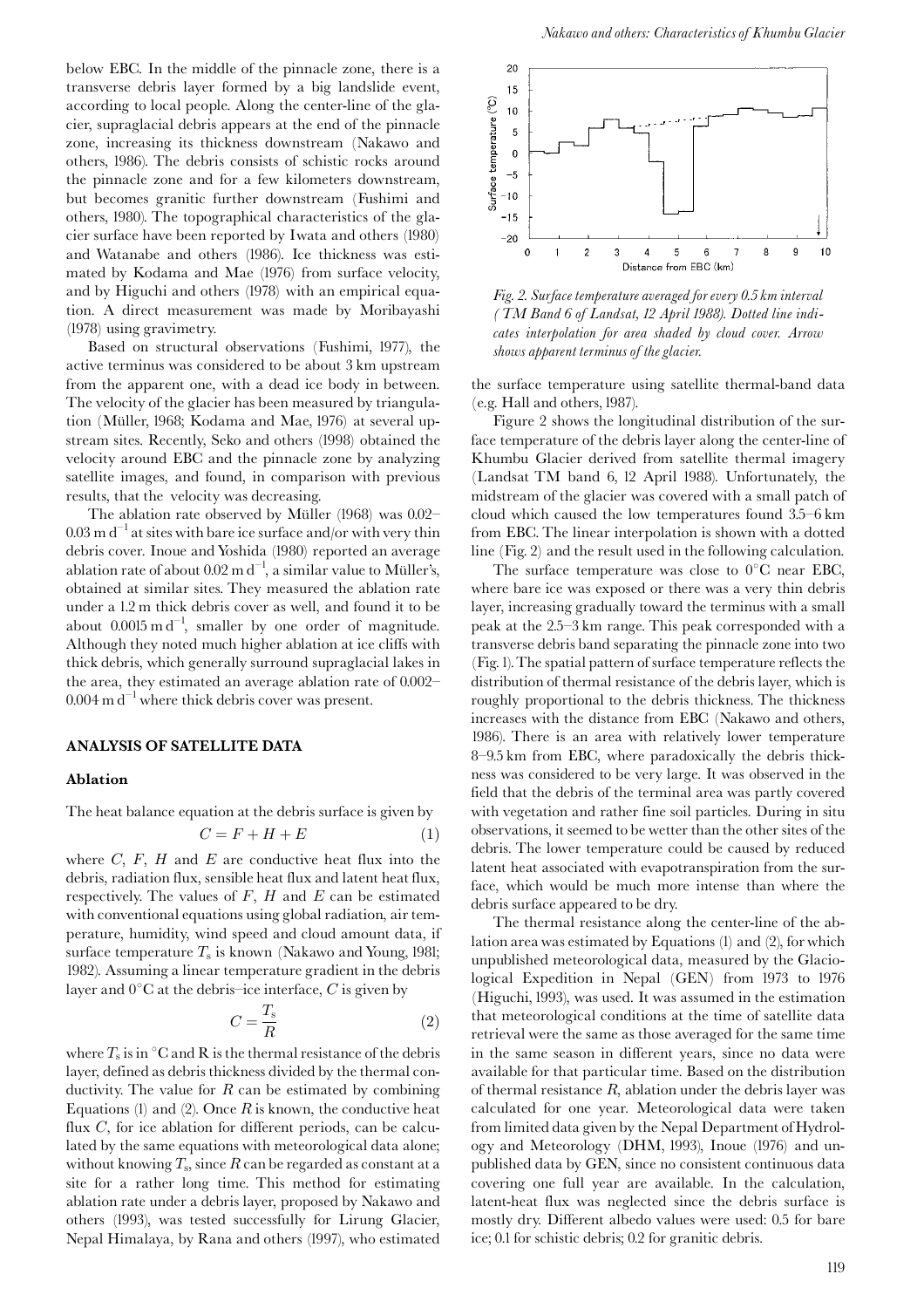

Fig. 3. Thermal resistance for every 0.5 km interval. Solid line shows calculation neglecting latent-heat flux. Dotted line that when latent-heat flux in wet areas is accounted for.

The longitudinal distribution of thermal resistance and annual ablation along the center-line are shown with a solid line in Figures 3 and 4, respectively. The annual ablation is very low near EBC, but increases downstream, having a maximum value of about 5 m 3.5-4 km from EBC, then decreases towards the terminus. Near the terminus, another peak can be seen which is probably caused by neglecting the latent-heat flux, since the area was rather wet in contrast to the other area. Re-calculation of thermal resistance, as well as ablation rate, taking into account the latent-heat flux, resulted in the dotted line shown in the figures. Thermal resistance increases gradually toward the terminus. The ablation rate roughly agrees with both the observations by Müller (1968) and Inoue and Yoshida (1980).

#### Ice flow

Various surface micromorphologies were identified over the ablation area of the glacier on SPOT (système probatoire pour l'observation de la terre) HRV (high resolution visual) panchromatic images (10 m spatial resolution, 19 January 1987 and 9 November 1993). By comparing the location of the same feature in two images, the distribution of the surface velocity was estimated. In the process, a different feature may be misread as the same feature when comparing the two images. Hence, flow vectors whose direction differed from that of the center-line of the glacier by more than 30 degrees were discarded; this accounted for roughly one-



Fig. 4. Annual ablation estimated for every 0.5 km interval. Solid line shows calculation neglecting latent-heat flux. Dotted line that when latent-heat flux in wet areas is accounted for. The approximation of the profile is shown with the dash-and-dot line which is used for further calculation.



Fig. 5. Surface velocity estimated from SPOT HRV panchromatic images, 19 January 1987 and 9 November 1993. Visually fitted curve and linear regression line are shown with solid and dotted lines, respectively. Arrow indicates apparent terminus.

third of the data. Among the flow vectors obtained, those near the center-line of the glacier were selected and are presented in Figure 5 with dark spots.

Flow speed was  $20-30$  m  $a^{-1}$  1 to 2 km from EBC and decreased down-glacier almost linearly with the increase in distance from EBC. These values are roughly compatible with, but slightly smaller than, the earlier data obtained at sites around the pinnacle zone. At downstream sites, only two survey data are available (Kodama and Mae, 1976). They observed velocities of about  $20 \text{ m a}^{-1}$  and  $1 \text{ m a}^{-1}$  at about 5 km and 8.5 km from EBC respectively, which compare with our result. The solid line in Figure 5 represents a visual fit to the data, taking into account the velocity of about  $50 \text{ m a}^{-1}$  near EBC recently obtained by Seko and others (1998), which is smaller than but almost consistent with the survey data of Müller (1968) and Kodama and Mae (1976).

## Change in ice thickness

Ice-thickness data obtained by Moribayashi (1978) are plotted in Figure 6, with the widths of the glacier and the area between the side moraines measured from the topographical map published by the National Geographic Society (1988). With these data, combined with ablation rate data and satellite-derived velocities, the change in ice thickness can be estimated with the following continuity equation:

$$
\frac{\partial(\alpha Wh)}{\partial t} = b(\alpha W) - \frac{\partial(\alpha Whv)}{\partial x}
$$
(3)

where  $W$  is the width of glacier surface,  $h$  is ice thickness,  $b$ is the surface balance which is equivalent to ablation rate in our calculation,  $v$  is mean velocity,  $x$  is longitudinal distance taken positive downward, and  $t$  is time. The calculation was made for a central part of the glacier along the center-line, and  $\alpha$  is the proportionality constant of the width of the central part in question to the glacier width  $W$ . For simplicity, it was assumed that the mean velocity was not much different from the surface velocity. In the calculation, made for every 0.5 km increment, the approximation curve, shown with the dash-and-dot line in Figure 4, was used for  $b$ , and the velocity curve  $v$  was fitted by eye.

The result shown in Figure 7 indicates the glacier surface is lowering throughout the ablation area. The rate is large near EBC, roughly 1-2 m a<sup>-1</sup>, and decreases down-glacier with a peak 3-5 km from EBC. In the area with thick supra-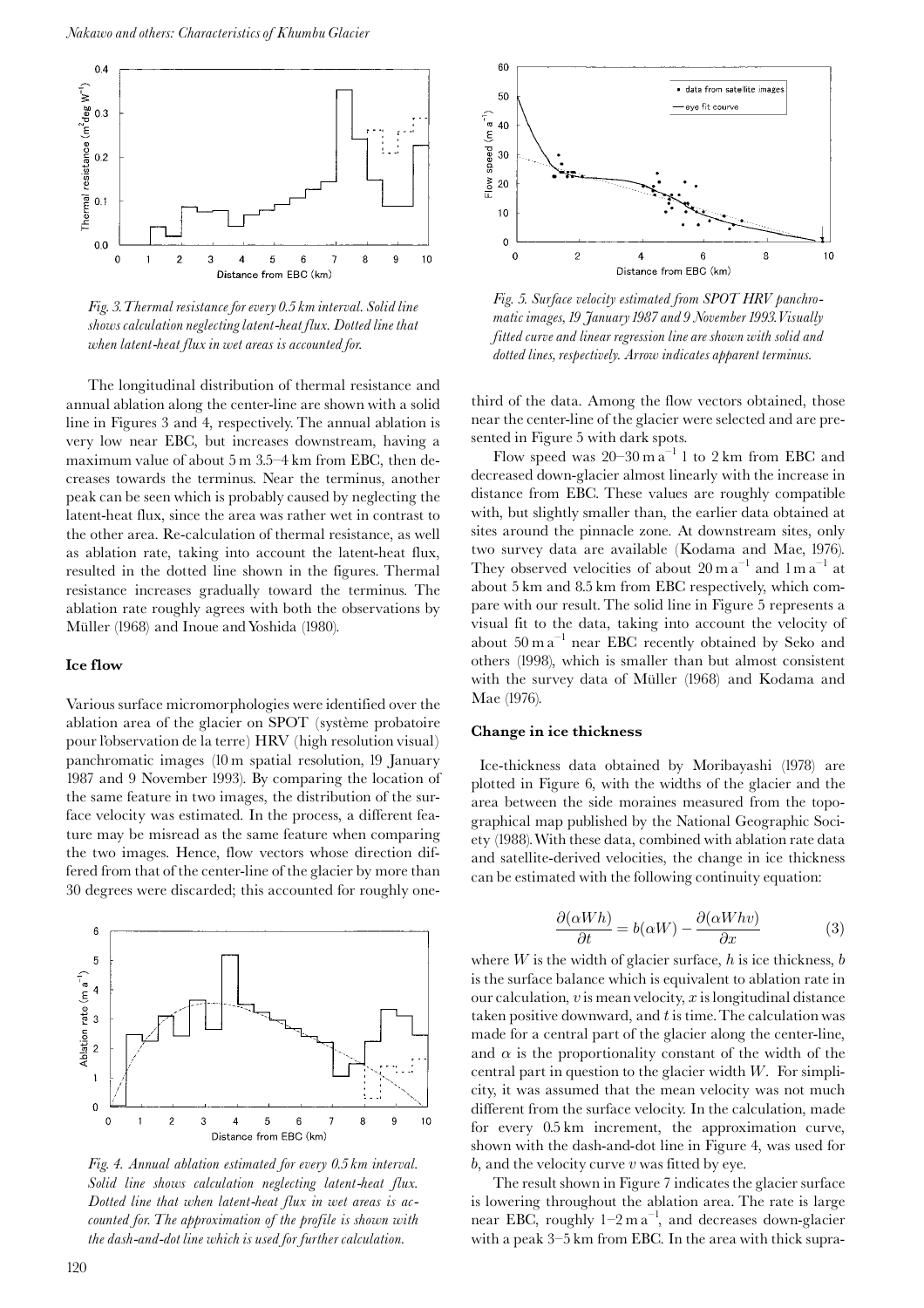

Fig. 6. (a) Ice thickness and (b) glacier width, with and without side moraines. Ice-thickness data  $(\triangle)$  are from Moribayashi (1978). Solid line is interpolated and dotted line extrapolated toward the terminus. Both lines were used to calculate surface lowering. Arrow indicates apparent terminus.

glacial debris, the rate is not much different from place to place, about  $1 \text{ m a}^{-1}$ 

## **DISCUSSION**

At debris-free glaciers, the ablation rate increases with decreasing elevation downstream. The longitudinal distribution of ablation on debris-covered glacier is quite different (Fig. 4). This is considered a result of the insulating effect of the supraglacial debris layer. The trend of decrease in ablation with distance, however, is rather gentle. Earlier investigations showed that the ablation rate under debris, about 0.1 m thick, was roughly one-tenth of that for bare ice; under about 1 m thick the ablation became negligible (e.g. Mattson and others, 1993). The ratio is dependent on both the thermal properties of the debris and the meteorological parameters (Nakawo and Takahashi, 1982). This was confirmed by Inoue and Yoshida (1980) in the ablation area of Khumbu Glacier. Therefore, the ablation rate should decrease very rapidly with the distance, since debris thickness was more than 1 m in the lower half of the ablation area of Khumbu Glacier (Nakawo and others, 1986).



Fig. 7. Surface lowering. Visually fitted curve in Figure 5 was used for velocity.

Sakai and others (1998) assessed the contribution of the ablation at ice cliffs surrounding supraglacial lakes to the total ablation of the debris-covered area of a glacier in the Nepal Himalaya. It was concluded recently that melting at ice cliffs accounted for 20% of the total ablation of the debris-covered area, although the ratio of the cliffs was only 2% of the total area. For Khumbu Glacier, where the area of ice cliffs accounts for 2.6% of the total, melting at ice cliffs should also contribute significantly to the average ablation of the debris-covered area (Inoue and Yoshida, 1980), and the decreasing trend downstream should be small. In the area with thick debris, there are many supraglacial lakes, which change their locations frequently (Seko and others, 1998). One of the advantages of estimating ablation under a debris layer from the surface temperature data is that the averaged surface temperature can lead to a realistic averaged ablation rate over a heterogeneous surface, such as a mixture of ice cliffs, lakes and debris-covered surfaces, where ablation rates differ significantly from place to place (Nakawo and others, 1993).

Satellite imagery for estimating surface-flow velocity is useful and advantageous for debris-covered glaciers where in situ observations are difficult or dangerous. Seko and others (1998) have also estimated ice velocity from satellite images in the pinnacle zone, which generally agrees with our result. They compared the velocity data obtained with the earlier survey data by Müller (1968) and Kodama and Mae (1976), and concluded that flow rates seem to have decreased in the last few decades in the area down to about 3 km from EBC, although appreciable temporal change was not detected with our data at downstream sites, where velocities were rather small.

The thinning of the glacier could be the cause of the decrease in velocity, since surface flow is roughly proportional to the 4th power of ice thickness. According to Seko and others (1998), the rate of decrease in velocity was about  $13 \text{ m a}^{-1}$  around EBC, and about  $6 \text{ m a}^{-1}$  2 km from EBC, over three decades shown in Figure 8. Near EBC, where the ice is 200-300 m thick, the rate of velocity decrease could be caused by the thinning rate of about  $0.5 \text{ m a}^{-1}$ , assuming no basal sliding and constant surface slope. For the site 2 km from EBC, the rate of velocity decrease can be attributed to a thinning of about  $1 \text{ m a}^{-1}$ . These values are of the same order of magnitude for surface lowering rate as those shown in Figure 7. Also the rate is roughly twice as large at the lower site than near EBC, similar to Figure 7.

Detailed surface mapping was carried out in 1978 (Watanabe and others, 1980), and the glacier was resurveyed in 1995. The surface lowering detected over the 17 years was (personal communication from T. Kadota, 1998): in the pinnacle zone  $10-30$  m  $(0.6-1.8$  m  $a^{-1}$  on average); 4 km from EBC about 8 m (0.5 m  $a^{-1}$  on average); 6 km from EBC about  $10 \text{ m}$  (0.6 m a<sup>-1</sup> on average); and 9 km from EBC about 3 m  $(0.15 \text{ m a}^{-1}$  on average). The spatial distribution of thinning is very similar to our calculation, although the magnitude is not the same.

The difference in magnitude is caused mainly by uncertainty in meteorological conditions in the ablation-rate calculations, because continuous year-round meteorological data were not available. When the meteorological conditions were changed, the resultant rate of lowering altered accordingly. It is considered, therefore, that absolute values of calculated surface lowering may be in error. The characteristics of the longitudinal distribution, however, should be comparatively